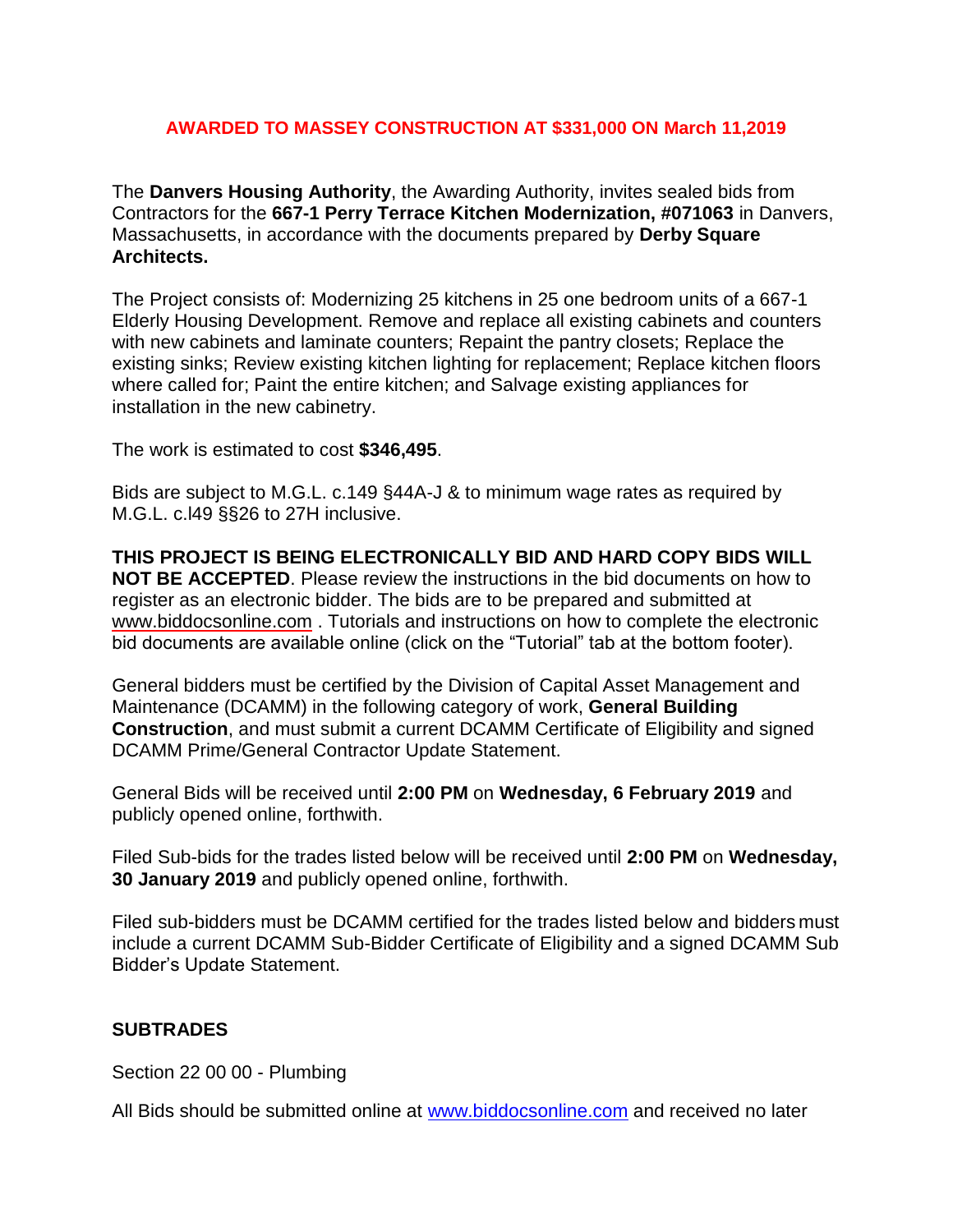than the date and time specified above.

General bids and sub-bids shall be accompanied by a bid deposit that is not lessthan five (5%) of the greatest possible bid amount (considering all alternates), and made payable to the **Danvers Housing Authority.**

Bid Forms and Contract Documents will be available for pick-up at [www.biddocsonline.com](http://www.biddocsonline.com/) (may be viewed electronically and hardcopy requested) or at Nashoba Blue, Inc. at 433 Main Street, Hudson, MA 01749 (978-568-1167).

There is a plan deposit of **\$50.00** per set (maximum of 2 sets) payable to BidDocs ONLINE Inc.

Plan deposits may be electronically paid or by check. This deposit will be refunded for up to two sets for general bidders and for one set for sub-bidders upon return of the sets in good condition within thirty (30) days of receipt of general bids. Otherwise the deposit shall be the property of the AwardingAuthority.

Additional sets may be purchased for **\$50.00**

Bidders requesting Contract Documents to be mailed to them shall include a separate check for \$ **40.00** per set for UPS Ground (or \$65.00 per set for UPS overnight), nonrefundable, payable to the BidDocs ONLINE Inc., to cover mail handling costs.

General bidders must agree to contract with minority and women business enterprises as certified by the Supplier Diversity Office (SDO), formerly known as SOMWBA. The combined participation goal reserved for such enterprises shall not be less than 10.4% of the final contract price including accepted alternates. *See Contract Documents - Article 3 of the Instructions to Bidders.*

PRE-BID CONFERENCE / SITE VISIT: Date and Time: Wednesday, 23 January 2019 at 10:00 AM Address: Perry Terrace, Danvers Instructions: Unit #10

The Contract Documents may be seen, but not removed at: